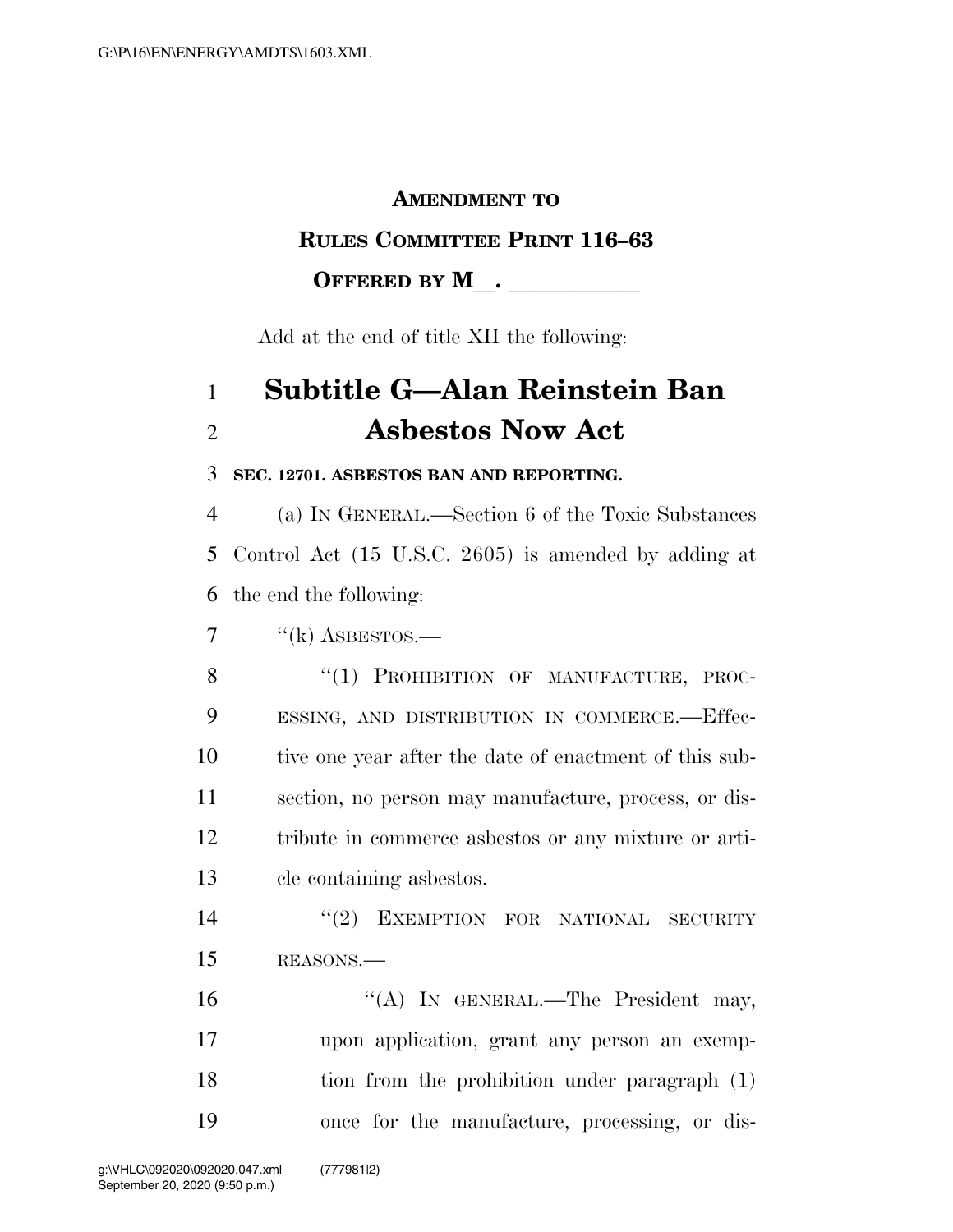| $\mathbf{1}$   | tribution in commerce of asbestos or any mix-  |
|----------------|------------------------------------------------|
| $\overline{2}$ | ture or article containing as best only if the |
| 3              | President determines that—                     |
| $\overline{4}$ | "(i) the manufacture, processing, or           |
| 5              | distribution in commerce of asbestos or        |
| 6              | any mixture or article containing asbestos     |
| 7              | by the person is necessary to protect the      |
| 8              | national security interests of the United      |
| 9              | States; and                                    |
| 10             | "(ii) no feasible alternative to the           |
| 11             | manufacture, processing, or distribution in    |
| 12             | commerce of asbestos or any mixture or         |
| 13             | article containing asbestos exists for the     |
| 14             | intended use.                                  |
| 15             | "(B) DURATION.—                                |
| 16             | "(i) IN GENERAL.—The period of an              |
| 17             | exemption granted under subparagraph           |
| 18             | (A) shall not exceed 3 years.                  |
| 19             | "(ii) EXTENSION.—The President                 |
| 20             | may, in accordance with subparagraph $(A)$ ,   |
| 21             | extend an exemption granted under such         |
| 22             | subparagraph once, for a period not to ex-     |
| 23             | ceed 3 years.                                  |
| 24             | "(C) TERMS AND CONDITIONS.—An ex-              |
| 25             | emption granted under this paragraph (includ-  |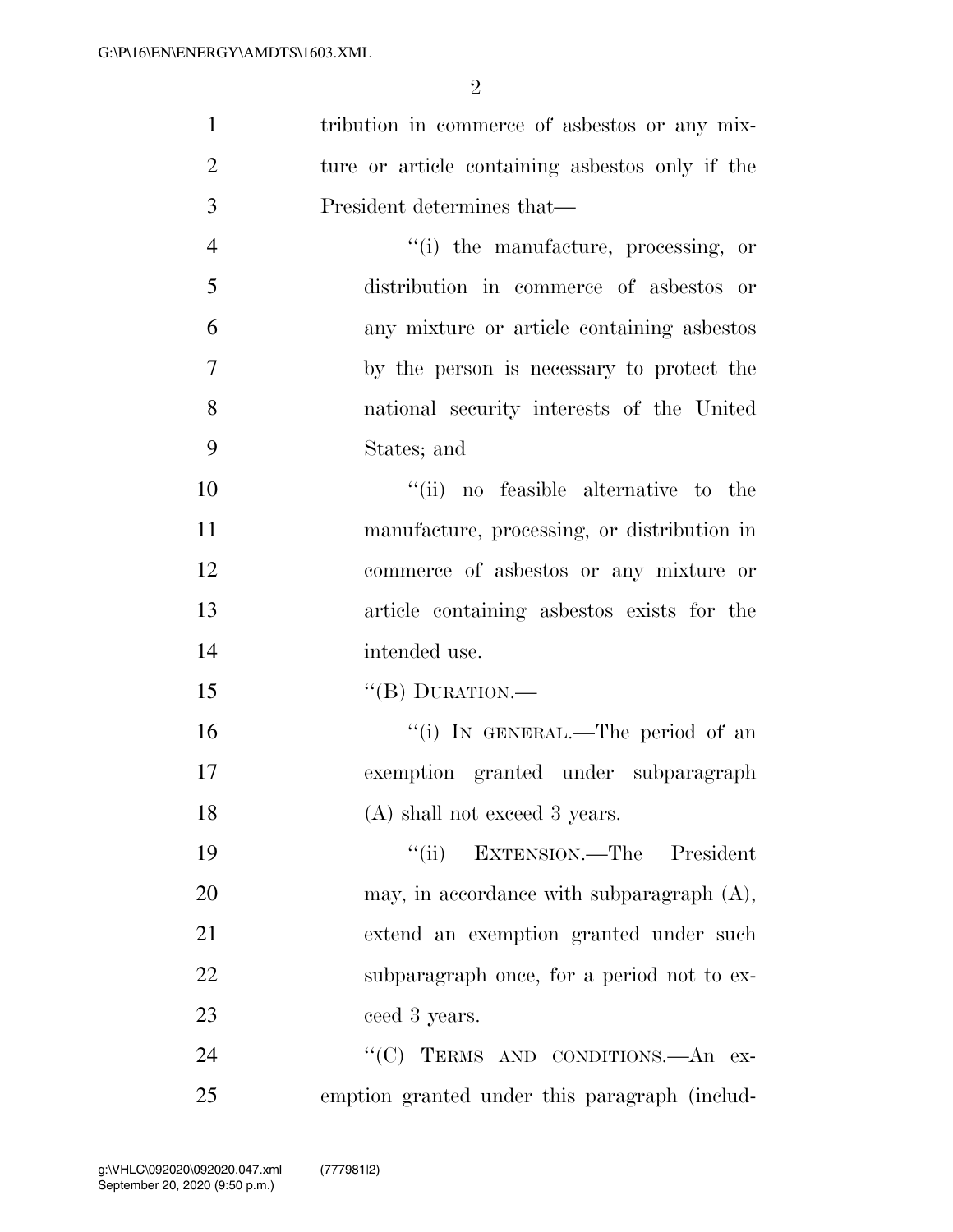| $\mathbf{1}$   | ing an extension thereof) shall include such     |
|----------------|--------------------------------------------------|
| $\overline{2}$ | and conditions as are necessary to<br>terms      |
| 3              | achieve maximum practicable reduction in expo-   |
| $\overline{4}$ | sure to the aspessors that is the covered by the |
| 5              | exemption.                                       |
| 6              | $\lq\lq$ (D) PUBLICATION.—                       |
| $\overline{7}$ | "(i) APPLICATIONS.—Not later than                |
| 8              | 30 days after receipt of an application for      |
| 9              | an exemption under this paragraph (in-           |
| 10             | cluding an extension thereof), the Presi-        |
| 11             | dent shall publish the application in the        |
| 12             | Federal Register.                                |
| 13             | "(ii) EXEMPTIONS.—Not later than                 |
| 14             | 30 days after granting an exemption under        |
| 15             | this paragraph (including an extension           |
| 16             | thereof), the President shall publish in the     |
| 17             | Federal Register notice of the exemption         |
| 18             | and the terms and conditions included            |
| 19             | under subparagraph $(C)$ .                       |
| 20             | "(iii) EXCEPTION.—The President,                 |
| 21             | upon a determination that publication            |
| 22             | under this paragraph of information per-         |
| 23             | taining to an application or granting of a       |
| 24             | particular exemption would harm the na-          |
| 25             | tional security interests of the United          |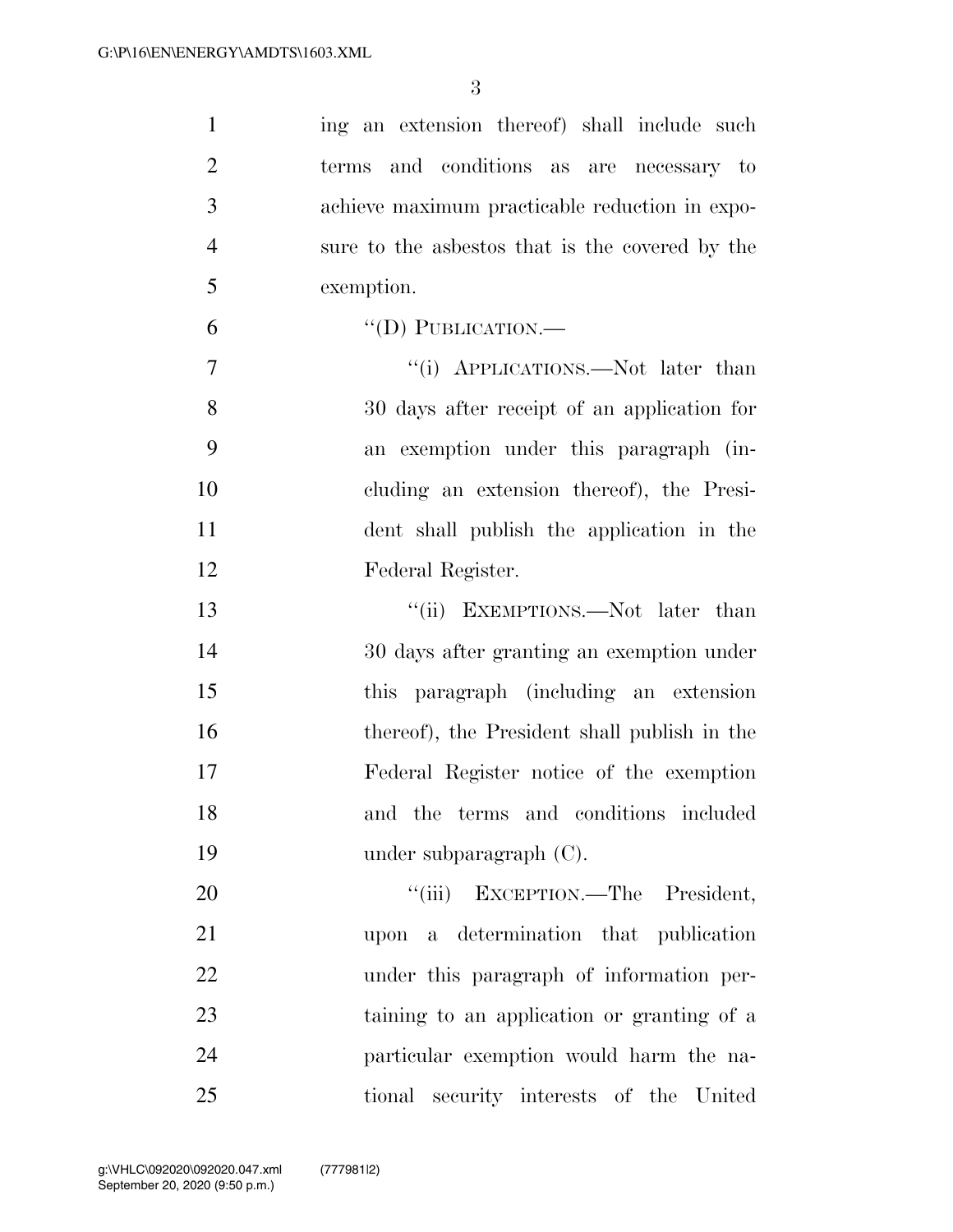| $\mathbf{1}$   | States, shall not publish such information                |
|----------------|-----------------------------------------------------------|
| $\overline{2}$ | in the Federal Register but shall provide                 |
| 3              | such information to the Committee on En-                  |
| $\overline{4}$ | ergy and Commerce of the House of Rep-                    |
| 5              | resentatives and the Committee on Envi-                   |
| 6              | ronment and Public Works of the Senate.                   |
| 7              | "(E) APPLICATION OF WAIVER AUTHOR-                        |
| 8              | ITY.—Notwithstanding section 22, the Adminis-             |
| 9              | trator may not issue a waiver under such sec-             |
| 10             | tion with respect to asbestos.                            |
| 11             | CHLOR-ALKALI INDUSTRY.-Notwith-<br>``(3)                  |
| 12             | standing paragraph (1), the owner, operator, or           |
| 13             | agent thereof of a chlor-alkali facility that is in oper- |
| 14             | ation on the date of enactment of this subsection         |
| 15             | $may$ —                                                   |
| 16             | "(A) until the date that is $5$ years after               |
| 17             | such date of enactment, import processed asbes-           |
| 18             | tos fibers solely for the purpose of manufac-             |
| 19             | turing diaphragms for use in the chlor-alkali             |
| <b>20</b>      | process; and                                              |
| 21             | $\lq$ (B) until the date that is 10 years after           |
| 22             | such date of enactment, use, hold, or process             |
| 23             | as best os fibers solely for the purpose of manu-         |
| 24             | facturing diaphragms for use in the chlor-alkali          |
| 25             | process.                                                  |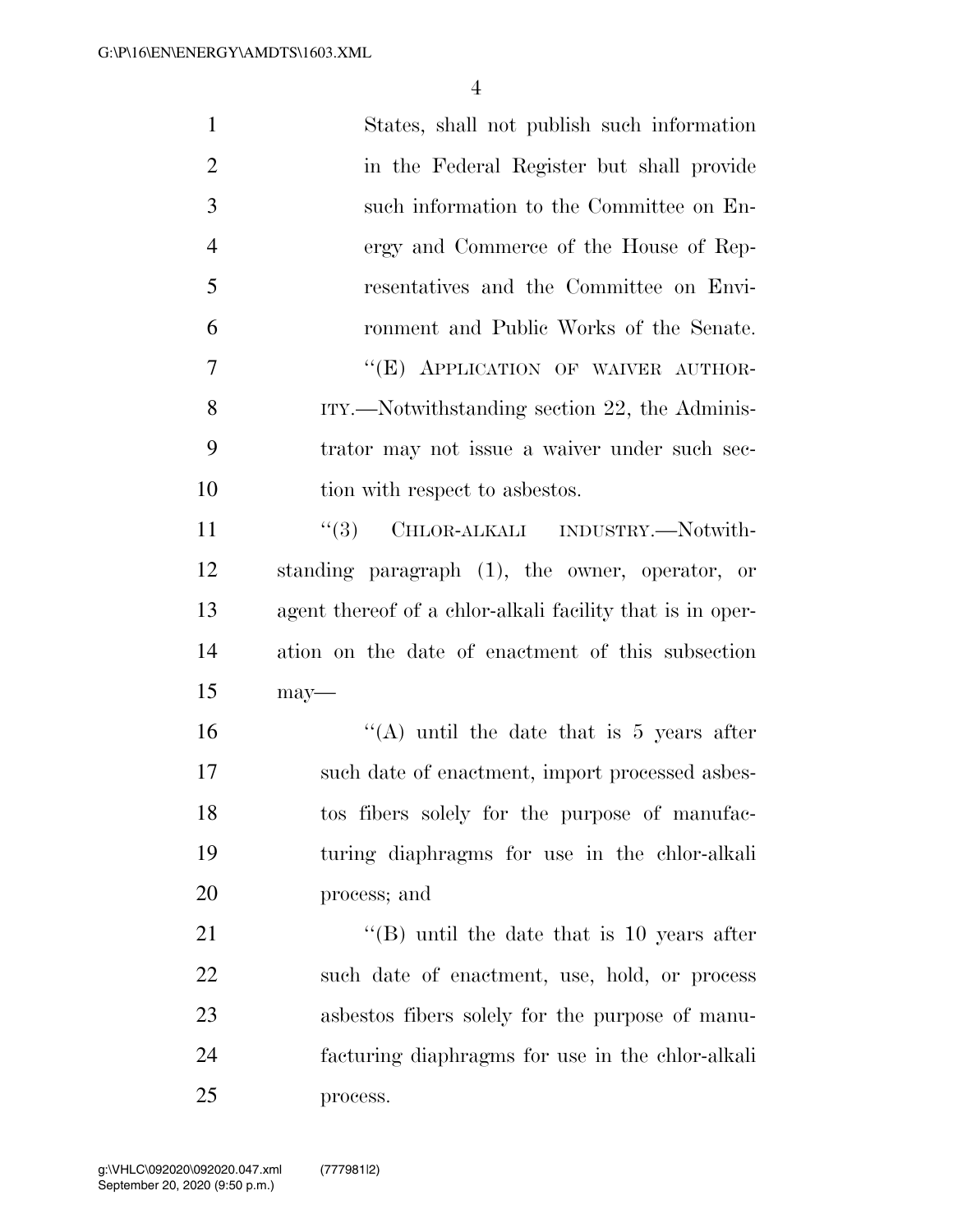1  $((4)$  REPORTS.

 $\text{``(A) TIMING AND COVERAGE.}$ 3 "(i) PREVIOUS ACTION.—Not later 4 than 120 days after the date of enactment of this subsection, any person who has manufactured, processed, or distributed in commerce asbestos or any mixture or arti- cle containing asbestos (not including any mixture or article in which asbestos is present only as an impurity) in the 36 months preceding such date of enactment shall submit to the Administrator a report described in subparagraph (B).

 ''(ii) LATER ACTION.—Any person manufacturing, processing, or distributing in commerce asbestos or any mixture or article containing asbestos during the pe- riod that begins on the date of enactment of this subsection and ends on the date on which the prohibition under paragraph (1) takes effect shall submit to the Adminis- trator a report described in subparagraph 23 (B) not later than 120 days after—

24 ''(I) the date of enactment of this subsection, for any person who has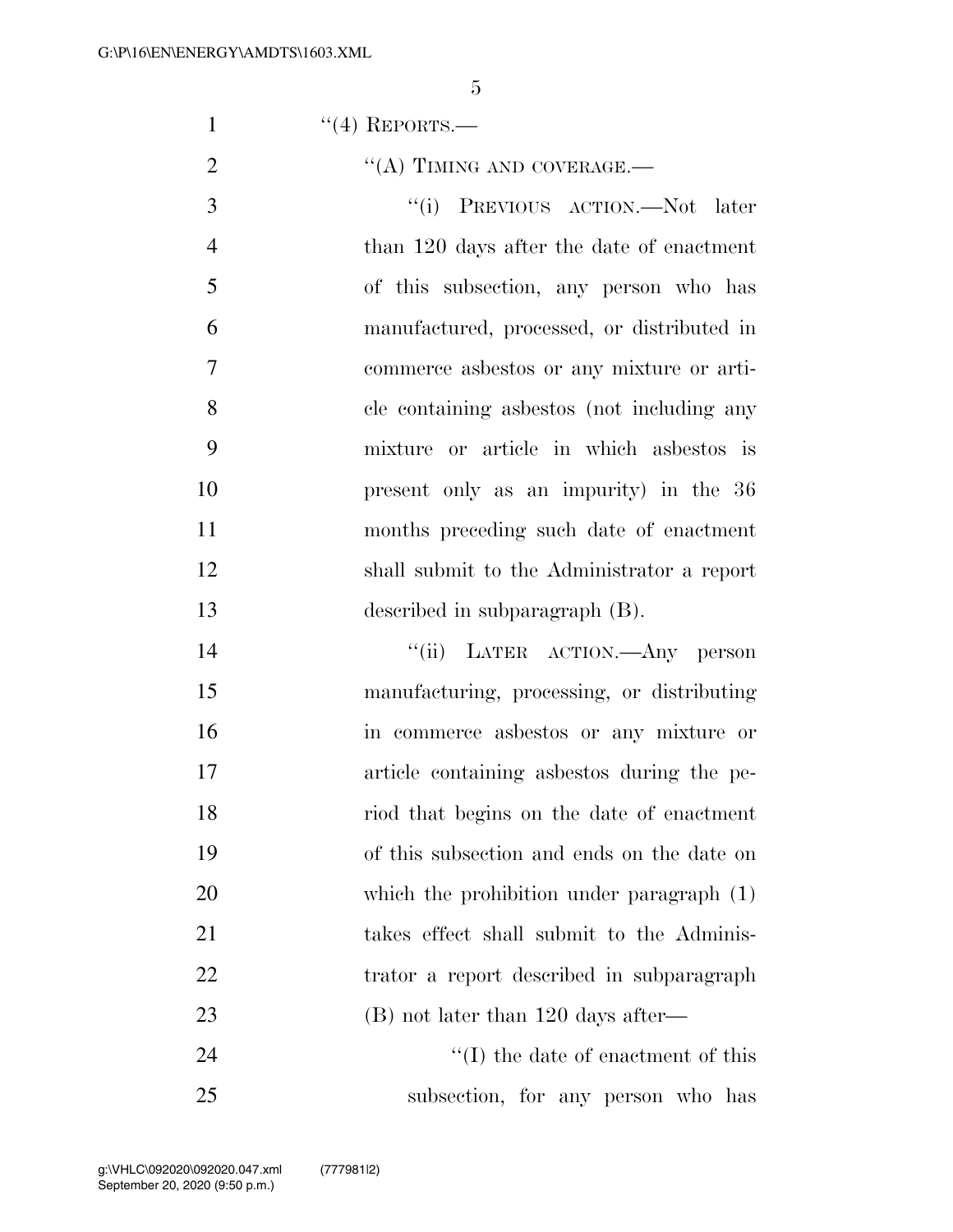| $\mathbf{1}$   | manufactured, processed, or distrib-          |
|----------------|-----------------------------------------------|
| $\overline{2}$ | uted in commerce asbestos or any              |
| 3              | mixture or article containing asbestos        |
| $\overline{4}$ | before such date of enactment; or             |
| 5              | $\lq\lq$ (II) the date on which the per-      |
| 6              | son initiates any such manufacture,           |
| $\overline{7}$ | processing, or distribution in com-           |
| 8              | merce, for any person initiating such         |
| 9              | manufacturing, processing, or dis-            |
| 10             | tribution in commerce on or after             |
| 11             | such date of enactment.                       |
| 12             | "(iii) REPORTS DURING EXEMPTED                |
| 13             | PERIOD.—Any person granted an exemp-          |
| 14             | tion under paragraph (2) shall submit to      |
| 15             | the Administrator a report described in       |
| 16             | subparagraph $(B)$ not later than 27          |
| 17             | months after—                                 |
| 18             | $\lq\lq$ (I) the exemption is granted;        |
| 19             | and                                           |
| 20             | "(II) the exemption is extended,              |
| 21             | if applicable.                                |
| 22             | "(iv) REPORTS BY CHLOR-ALKALI IN-             |
| 23             | DUSTRY.—Any owner, operator, or agent         |
| 24             | thereof of a chlor-alkali facility importing, |
| 25             | using, holding, or processing asbestos pur-   |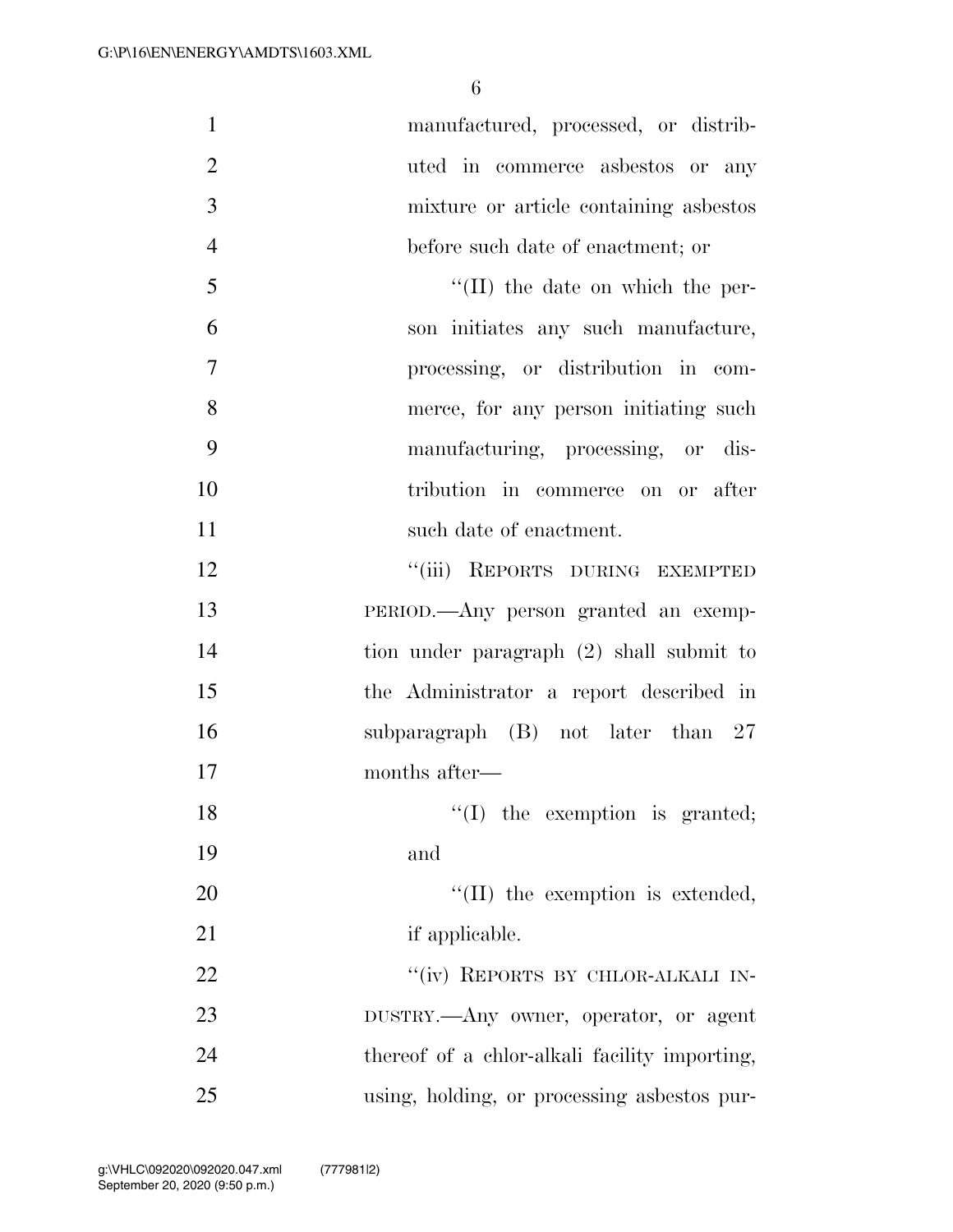| $\mathbf{1}$   | suant to paragraph $(3)$ in a calendar year     |
|----------------|-------------------------------------------------|
| $\overline{2}$ | shall submit to the Administrator a report      |
| 3              | described in subparagraph $(B)$ —               |
| $\overline{4}$ | $\lq\lq$ (I) not later than March 1 of          |
| 5              | the following calendar year; and                |
| 6              | "(II) annually thereafter until                 |
| $\overline{7}$ | the person has submitted such a re-             |
| 8              | port with respect to each calendar              |
| 9              | year after the date of enactment of             |
| 10             | this subsection in which such person            |
| 11             | imported, used, held, or processed              |
| 12             | such an article.                                |
| 13             | "(B) CONTENTS.—Each report submitted            |
| 14             | under subparagraph (A) shall, if not previously |
| 15             | reported to the Administrator, include—         |
| 16             | "(i) the name and address of the per-           |
| 17             | son submitting the report;                      |
| 18             | "(ii) the name, title, and contact in-          |
| 19             | formation of an authorized representative       |
| 20             | of the person submitting the report;            |
| 21             | "(iii) the location of the facility or fa-      |
| 22             | cilities where the manufacture, processing,     |
| 23             | or distribution in commerce of asbestos or      |
| 24             | mixtures or articles containing asbestos        |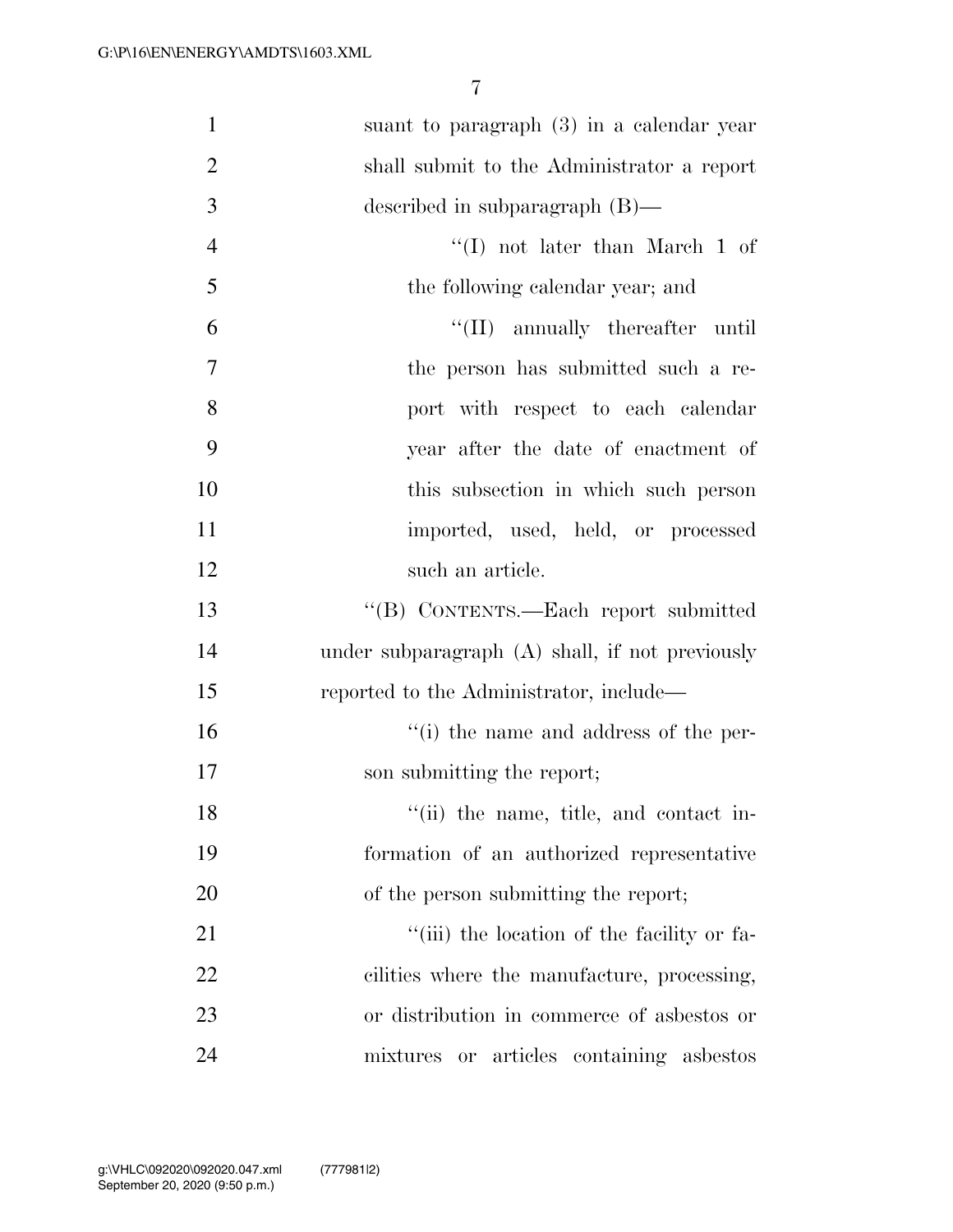has occurred during the applicable report-2 ing period;

 $\frac{1}{\sqrt{2}}$  (iv) a description of the manufac- ture, processing, or distribution activity during the applicable reporting period of the person submitting the report, and the intended and known uses of asbestos and each mixture or article containing asbestos that was manufactured, processed, or dis- tributed in commerce by such person dur-11 ing such period;

 $\gamma$  '(v) the amount of asbestos, and rea- sonable estimates of the amount and con- centration of asbestos in any mixture or article containing asbestos, that is manu- factured, processed, or distributed in com- merce, or expected to be manufactured, processed, or distributed in commerce, by the person during the applicable reporting period;

 $''(\vec{v})$  to the extent practicable, reason- able estimates of the amount of asbestos to be disposed of as a result of the reported manufacture, processing, or distribution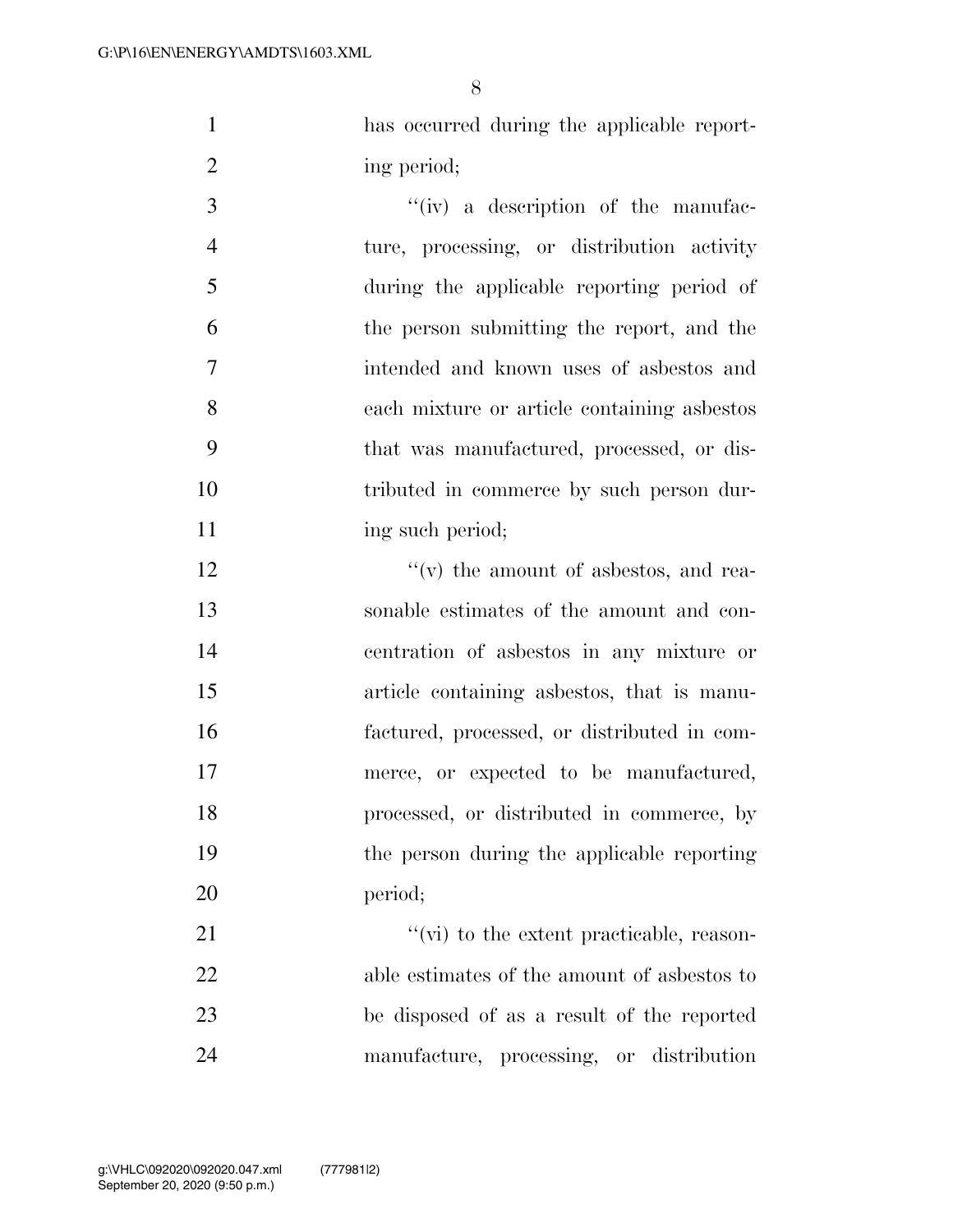| $\mathbf{1}$   | activities, and the manner of such disposal;       |
|----------------|----------------------------------------------------|
| $\overline{2}$ | and                                                |
| 3              | "(vii) reasonable estimates of—                    |
| $\overline{4}$ | "(I) the number of individuals                     |
| 5              | who, as a result of their involvement              |
| 6              | in the reported manufacture, proc-                 |
| 7              | essing, and distribution activities—               |
| 8              | "(aa) have been exposed to                         |
| 9              | asbestos or mixtures or articles                   |
| 10             | containing as bestos; and                          |
| 11             | "(bb) will be so exposed; and                      |
| 12             | $\lq\lq$ (II) the nature, duration, fre-           |
| 13             | quency, and levels of any such expo-               |
| 14             | sure.                                              |
| 15             | "(C) REPORTING PERIOD.—For purposes                |
| 16             | of subparagraph $(B)$ , the reporting period for a |
| 17             | report submitted under—                            |
| 18             | "(i) subparagraph $(A)(i)$ shall be the            |
| 19             | period that begins on the date that is 36          |
| 20             | months prior to the date of enactment of           |
| 21             | this subsection and ends on the date of en-        |
| 22             | actment of this subsection;                        |
| 23             | "(ii) subparagraph $(A)(ii)$ shall be the          |
| 24             | period that begins on the date of enact-           |
| 25             | ment of this subsection and ends on the            |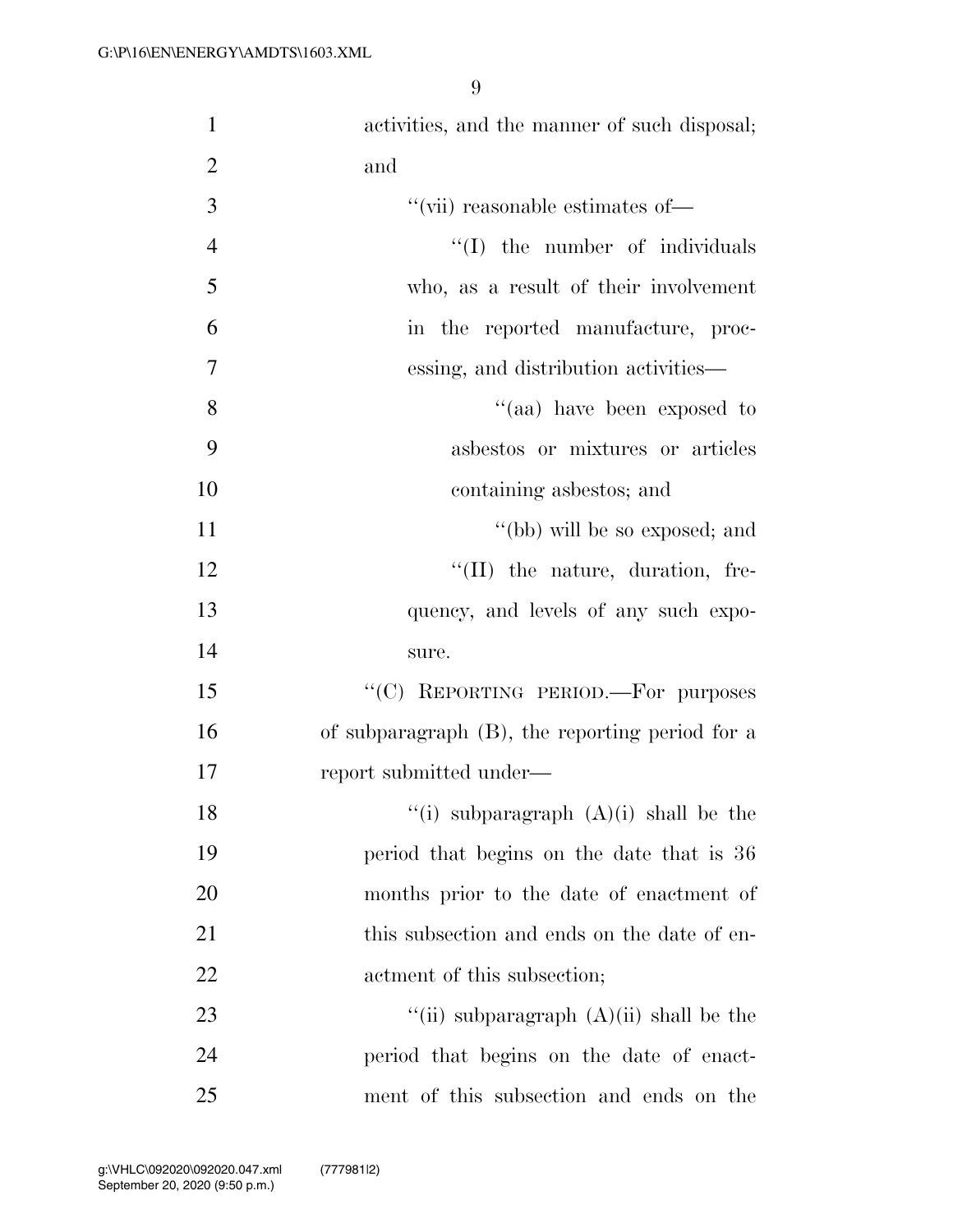| $\mathbf{1}$   | date on which the prohibition under para-         |
|----------------|---------------------------------------------------|
| $\overline{2}$ | $graph(1)$ takes effect;                          |
| 3              | "(iii) subparagraph $(A)(iii)(I)$ shall be        |
| $\overline{4}$ | the period that begins on the date on             |
| 5              | which an exemption is granted under para-         |
| 6              | $graph (2)$ and ends on the date such ex-         |
| 7              | emption expires (not including an exten-          |
| 8              | sion thereof);                                    |
| 9              | "(iv) subparagraph $(A)(iii)(II)$ shall           |
| 10             | be the period that begins on the date on          |
| 11             | which an exemption is extended under              |
| 12             | paragraph $(2)$ and ends on the date such         |
| 13             | extension expires; and                            |
| 14             | "(v) subparagraph $(A)(iv)$ shall be the          |
| 15             | calendar year prior to the calendar year in       |
| 16             | which the report is submitted.                    |
| 17             | "(D) REPORTING FORMS AND INSTRUC-                 |
| 18             | TIONS.—Not later than 45 days after the date      |
| 19             | of the enactment of this subsection, the Admin-   |
| 20             | istrator shall publish a notice in the Federal    |
| 21             | Register that provides instructions for reporting |
| 22             | under this paragraph and a form or forms for      |
| 23             | use by persons submitting reports under this      |
| 24             | paragraph.                                        |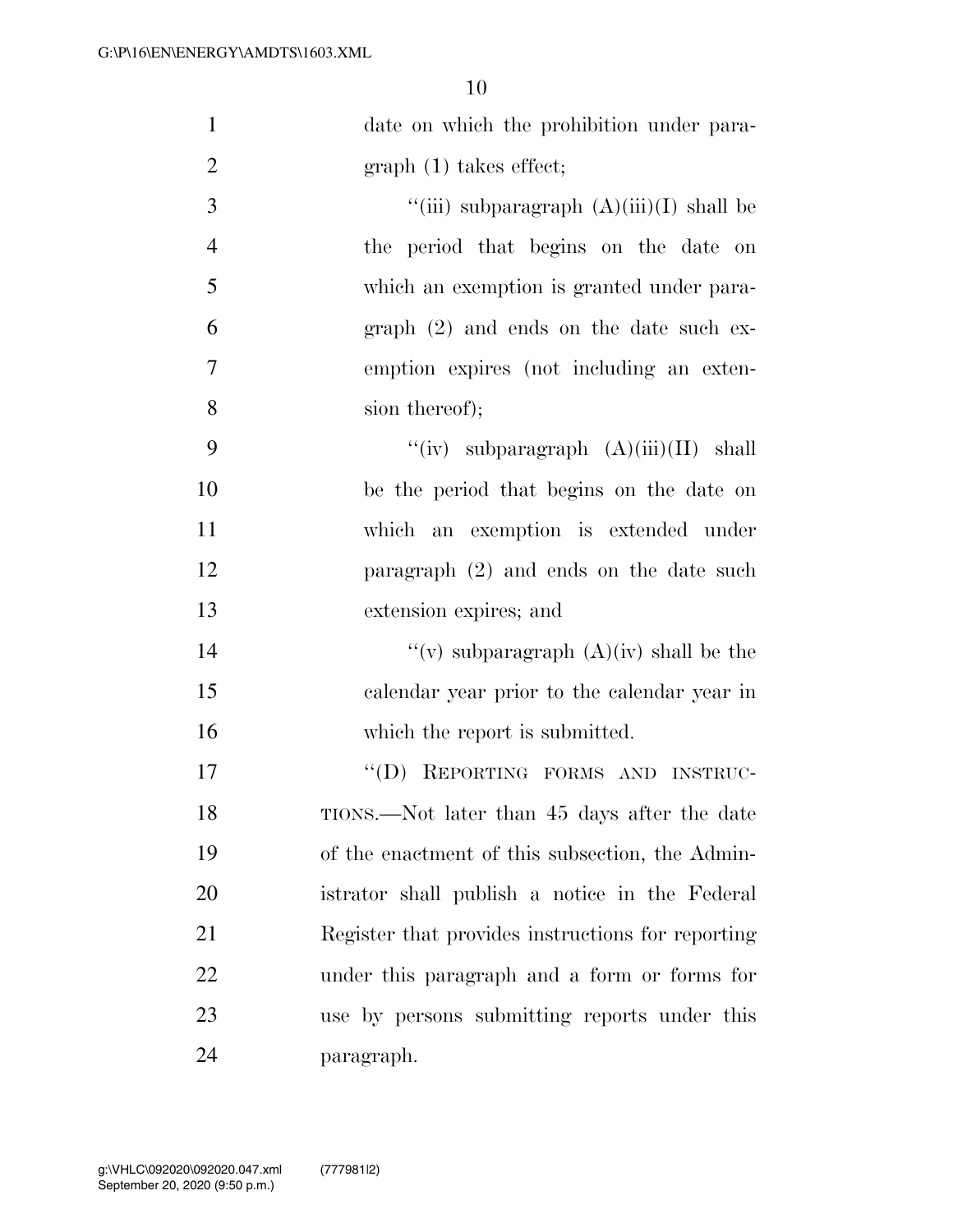| $\mathbf{1}$   | " $(E)$ AVAILABILITY.—Not later than 3             |
|----------------|----------------------------------------------------|
| $\overline{2}$ | months after a report is submitted under sub-      |
| 3              | paragraph (A), the Administrator shall, subject    |
| $\overline{4}$ | to section 14, make such report available to the   |
| 5              | public.                                            |
| 6              | "(F) SUMMARY AND ANALYSIS.—Not later               |
| $\overline{7}$ | than 180 days after a report is submitted under    |
| 8              | subparagraph (A), the Administrator shall, sub-    |
| 9              | ject to section 14, make available to the public   |
| 10             | summary and analysis of the information<br>$a -$   |
| 11             | such report contains.                              |
| 12             | $\cdot\cdot$ (5) DEFINITIONS.—In this subsection:  |
| 13             | $\lq\lq$ ASBESTOS.—The term 'asbestos'             |
| 14             | means the following chemical substances:           |
| 15             | "(i) The asbestiform varieties of                  |
| 16             | chrysotile, actinolite,<br>amosite,                |
| 17             | anthophyllite, crocidolite,<br>richterite,         |
| 18             | winchite, and tremolite.                           |
| 19             | "(ii) The acicular and fibrous forms               |
| <b>20</b>      | of richterite and winchite.                        |
| 21             | DISTRIBUTE IN COMMERCE.-The<br>$\lq\lq (B)$        |
| 22             | terms 'distribute in commerce' and 'distribution   |
| 23             | in commerce' have the meaning given the terms      |
| 24             | in section $3(5)$ , but, notwithstanding such sec- |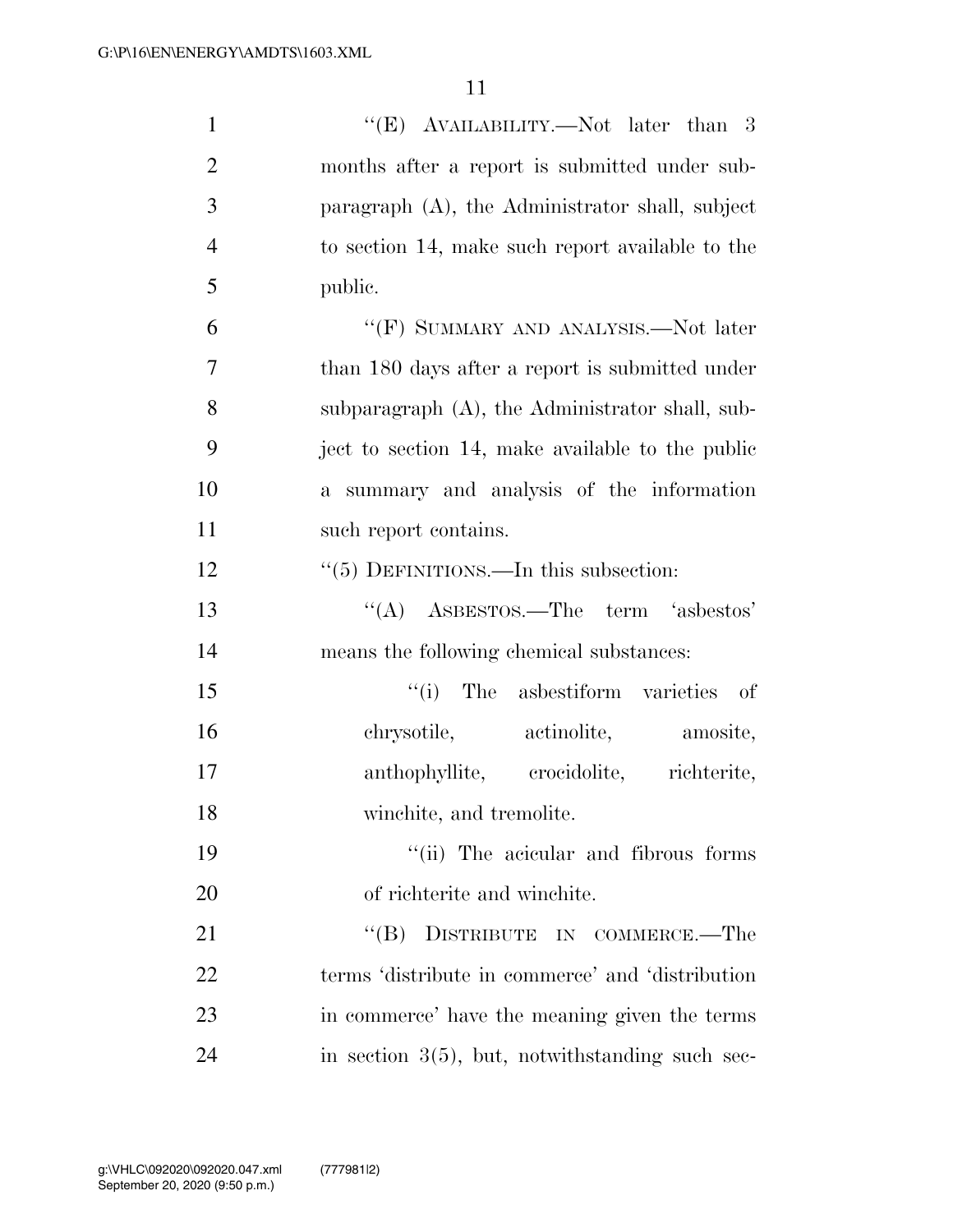| $\mathbf{1}$   | tion $3(5)$ , do not include, with respect to asbes- |
|----------------|------------------------------------------------------|
| $\overline{2}$ | $\text{tos}-$                                        |
| 3              | "(i) end-use of a mixture or article                 |
| $\overline{4}$ | containing aspectors and installed in a              |
| 5              | building or other structure before the date          |
| 6              | of enactment of this subsection; or                  |
| 7              | "(ii) distribution of a mixture or arti-             |
| 8              | cle containing as best os solely for the pur-        |
| 9              | pose of disposal of the mixture or article in        |
| 10             | compliance with applicable Federal, State,           |
| 11             | and local requirements.                              |
| 12             | "(C) MIXTURE OR ARTICLE CONTAINING                   |
| 13             | ASBESTOS.—The term 'mixture or article con-          |
| 14             | taining asbestos' does not include—                  |
| 15             | "(i) a mixture or article in which as-               |
| 16             | bestos is present as an impurity, as defined         |
| 17             | in section $720.3(m)$ of title 40, Code of           |
| 18             | Federal Regulations, as of the date of en-           |
| 19             | actment of this clause, in an amount that            |
| 20             | does not exceed a content of 0.1 percent of          |
| 21             | the mixture or article; or                           |
| 22             | "(ii) with regard to mined construc-                 |
| 23             | tion materials, including aggregates, stone,         |
| 24             | sand, and gravel, a mixture or article in            |
| $25\,$         | which less than $0.25$ percent of naturally          |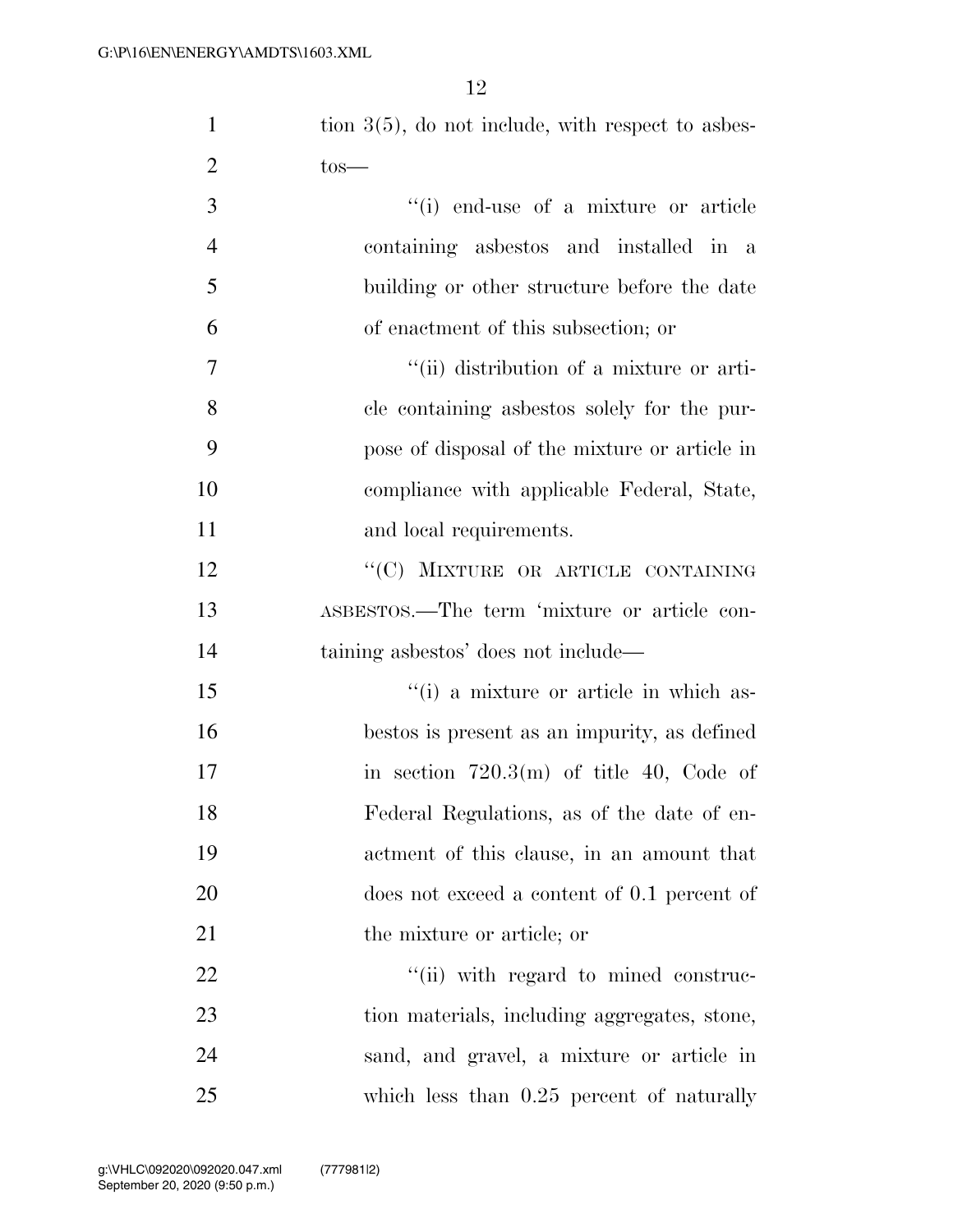occurring asbestos is present in the bulk 2 content of such materials.".

 (b) The prohibition and requirements described in this Act shall only apply to chemical substances regulated under the Toxic Substances Control Act and shall have no force or effect on the prohibition, requirements, or defi- nitions pertaining to asbestos for any other purpose in- cluding the purpose of defining asbestos for evaluation of cosmetic ingredients as defined in section 201 of the Fed- eral Food, Drug, and Cosmetic Act, and whether cosmetic ingredients such as talc contain asbestos as an accessory mineral.

 (c) TESTING.—Nothing in the amendment made by this section requires a manufacturer, processor, or dis- tributor in commerce to test for the presence of asbestos in any mixture or article.

 (d) CHEMICAL SUBSTANCE.—The definition of ''as- bestos'' under the amendment made by this section shall apply only to ''chemical substance'' as defined under sec-20 tion 3(2), including subparagraph  $(B)(\vec{v})$  of such section, of the Toxic Substances Control Act.

### **SEC. 12702. LEGACY ASBESTOS: REPORT AND REC-OMMENDATIONS.**

 (a) REPORT.—The Administrator of the Environ-mental Protection Agency, in consultation with the Sec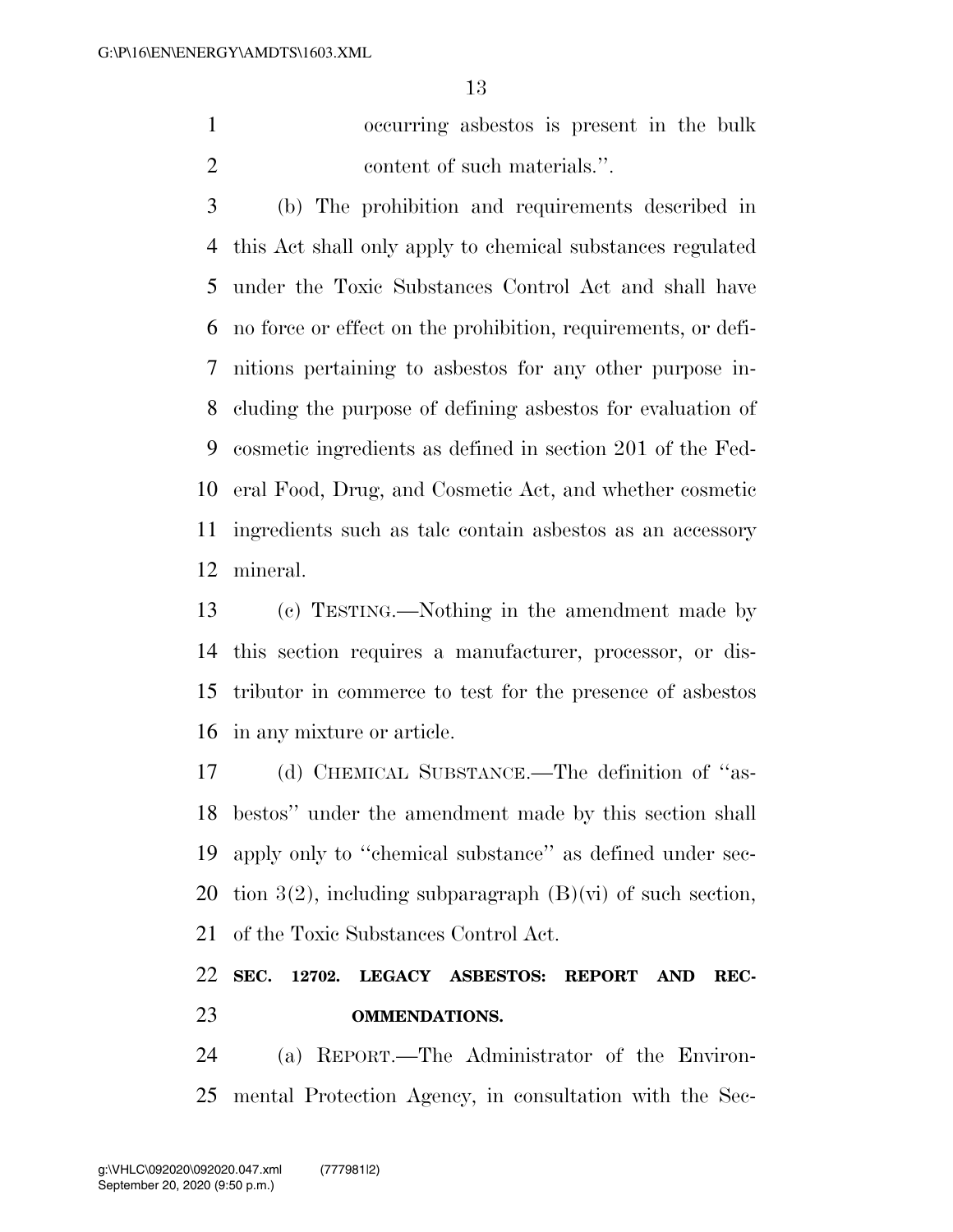retary of Health and Human Services and the Secretary of Labor, shall seek to enter into an agreement with the National Academy of Sciences to prepare a report assess-ing—

 (1) the presence of asbestos in residential, com- mercial, industrial, public, and school buildings; and (2) the extent of exposure to the asbestos present in such buildings from all commercial, indus- trial, and consumer activities that may result in as-bestos exposure.

 (b) CONTENTS.—The report described in subsection (a) shall be based upon the best available information, and information that can feasibly be obtained through surveys or other reliable means, and shall provide the following: (1) An estimate of the number of residential, commercial, industrial, public, and school buildings

where asbestos is present.

 (2) An estimate of the amount of asbestos in such buildings and the portion of such asbestos that is friable.

 (3) A description of the types of building com- ponents and systems containing asbestos in such buildings and the categories of mixtures and articles containing asbestos that are present, such as ther-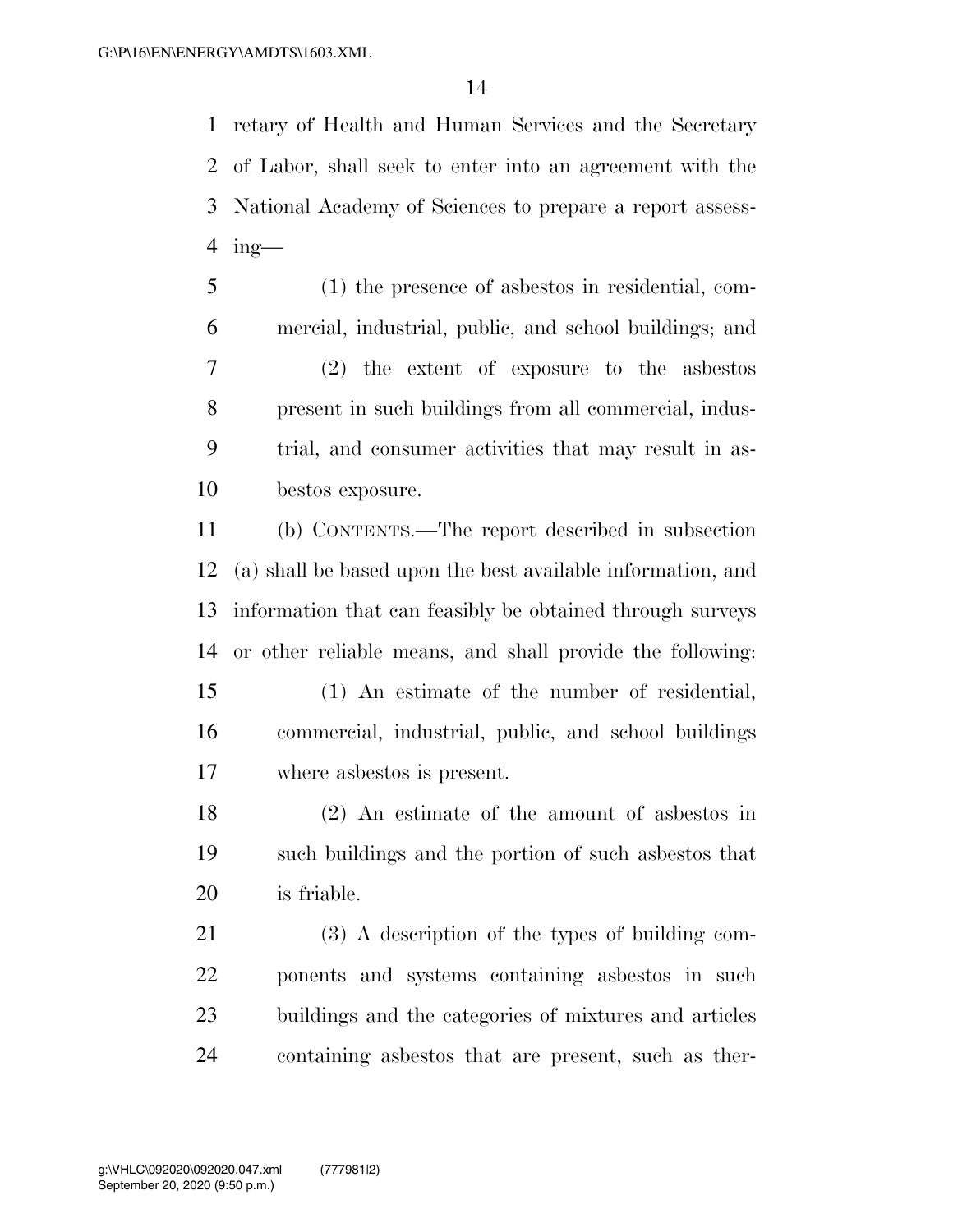| mal insulation, roofing materials, as best os cement |
|------------------------------------------------------|
| pipe, and as best os cement sheet.                   |

 (4) For each category of building, an estimate of the number of people potentially exposed to asbes- tos, the conditions and activities with the greatest potential for exposure, and estimates of the levels of exposure.

 (5) A description of the role of handling, main- tenance, and construction practices in creating expo- sure to asbestos and the impact of building aging on the potential for asbestos exposure.

 (6) A best estimate of the amount of asbestos waste generated from building renovation, repair, and demolition for each of the last 5 years and the procedures that are utilized for the handling, trans-16 port, and disposal of such waste.

(c) RECOMMENDATIONS.—

 (1) IN GENERAL.—The report described in sub-section (a) shall contain—

20 (A) an assessment of the sufficiency of ex- isting statutes, regulations, policies, and pro- grams, implemented by the Environmental Pro- tection Agency, the Department of Labor, and other agencies, in protecting against exposures to legacy asbestos; and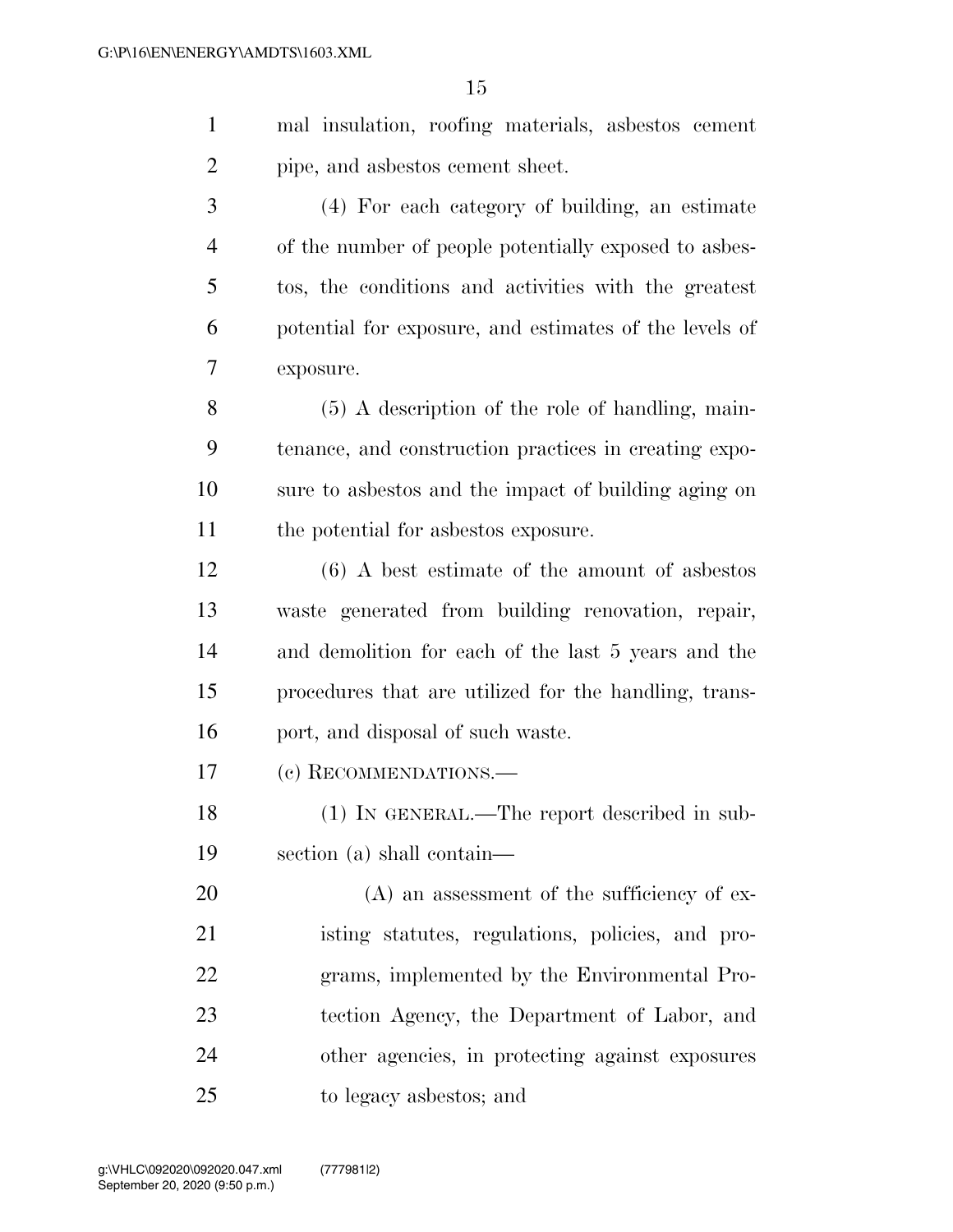| $\mathbf{1}$   | (B) recommendations for modifications or             |
|----------------|------------------------------------------------------|
| $\overline{2}$ | additions to such statutes, regulations, policies,   |
| 3              | and programs, as necessary to reduce or elimi-       |
| $\overline{4}$ | nate risks to human health.                          |
| 5              | (2) INCLUSIONS.—Recommendations under                |
| 6              | paragraph $(1)(B)$ may include recommendations for   |
| 7              | new, additional, or modified statutes, regulations,  |
| 8              | policies, or programs for-                           |
| 9              | (A) the inspection of buildings to deter-            |
| 10             | mine the presence and condition of asbestos;         |
| 11             | (B) inventorying the presence and condi-             |
| 12             | tion of asbestos in buildings;                       |
| 13             | (C) removal of asbestos from buildings;              |
| 14             | (D) handling asbestos during building                |
| 15             | maintenance, repair, demolition, and other com-      |
| 16             | mercial and industrial activities with the poten-    |
| 17             | tial for asbestos exposure; and                      |
| 18             | (E) disposal of asbestos-containing waste            |
| 19             | and debris.                                          |
| 20             | (d) DEADLINES.-                                      |
| 21             | (1) AGREEMENT.—The Administrator of the              |
| 22             | Environmental Protection Agency, in consultation     |
| 23             | with the Secretary of Health and Human Services      |
| 24             | and the Secretary of Labor, shall seek to enter into |
| 25             | a contract with the National Academy of Sciences     |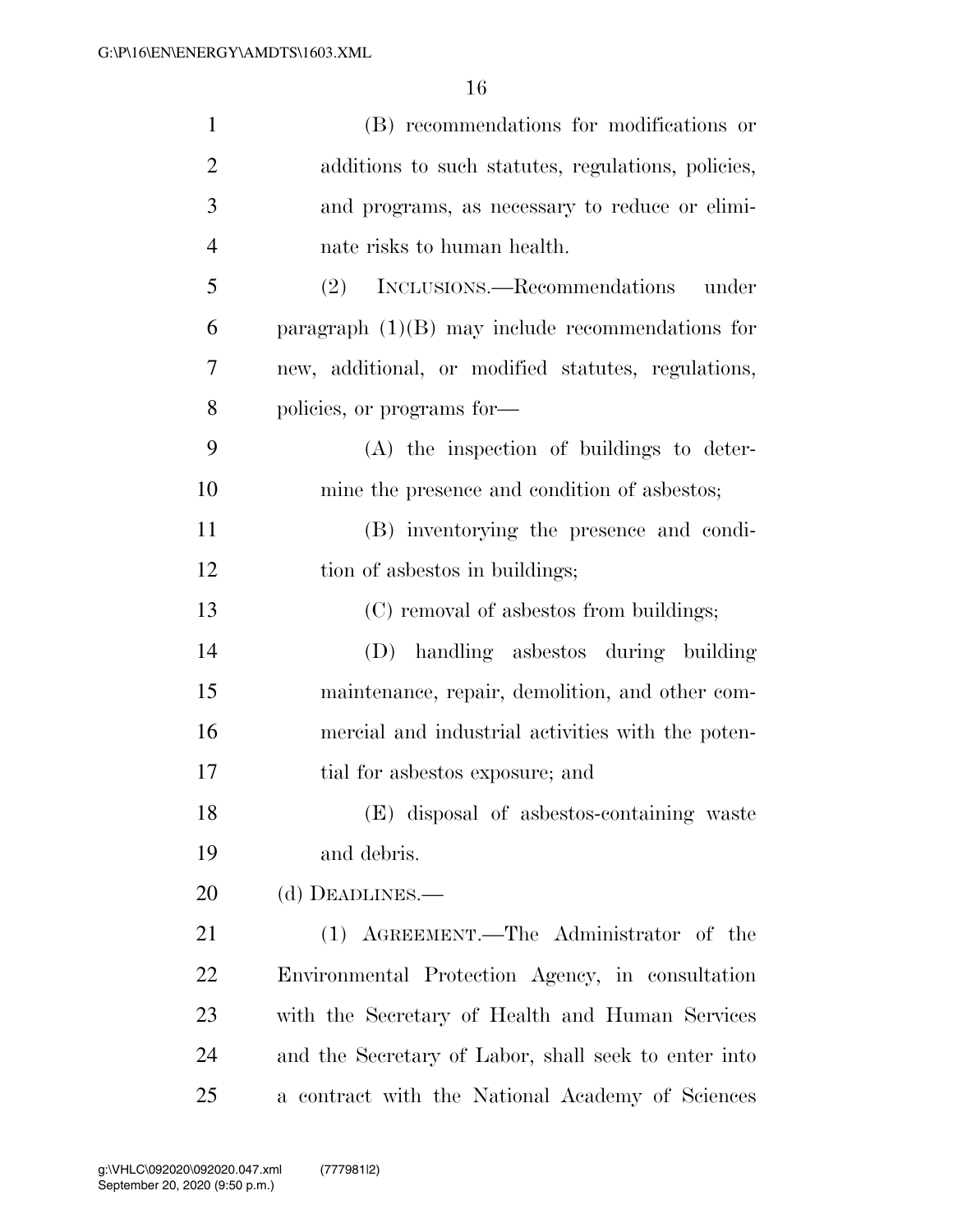- under this section not later than 4 months after the date of enactment of this Act.
- (2) REPORT.—Under the agreement entered into pursuant to subsection (a), the National Acad- emy of Sciences shall, not later than 18 months after the date of enactment of this Act, submit to Congress and to the Administrator of the Environ- mental Protection Agency the report described in this section.

 (e) EFFECT ON EXISTING LAW.—Compliance with this section shall not relieve the Administrator of the Envi- ronmental Protection Agency, the Secretary of Health and Human Services, or the Secretary of Labor, of any other obligation arising under this subtitle or any other law.

 (f) AUTHORIZATION OF APPROPRIATIONS.—There is authorized to be appropriated to carry out this section \$1,500,000.

 (g) DEFINITION OF ASBESTOS.—In this section, the term ''asbestos'' means—

 (1) the asbestiform varieties of chrysotile, actin- olite, amosite, anthophyllite, crocidolite, richterite, winchite, and tremolite; and

 (2) the acicular and fibrous forms of richterite and winchite.